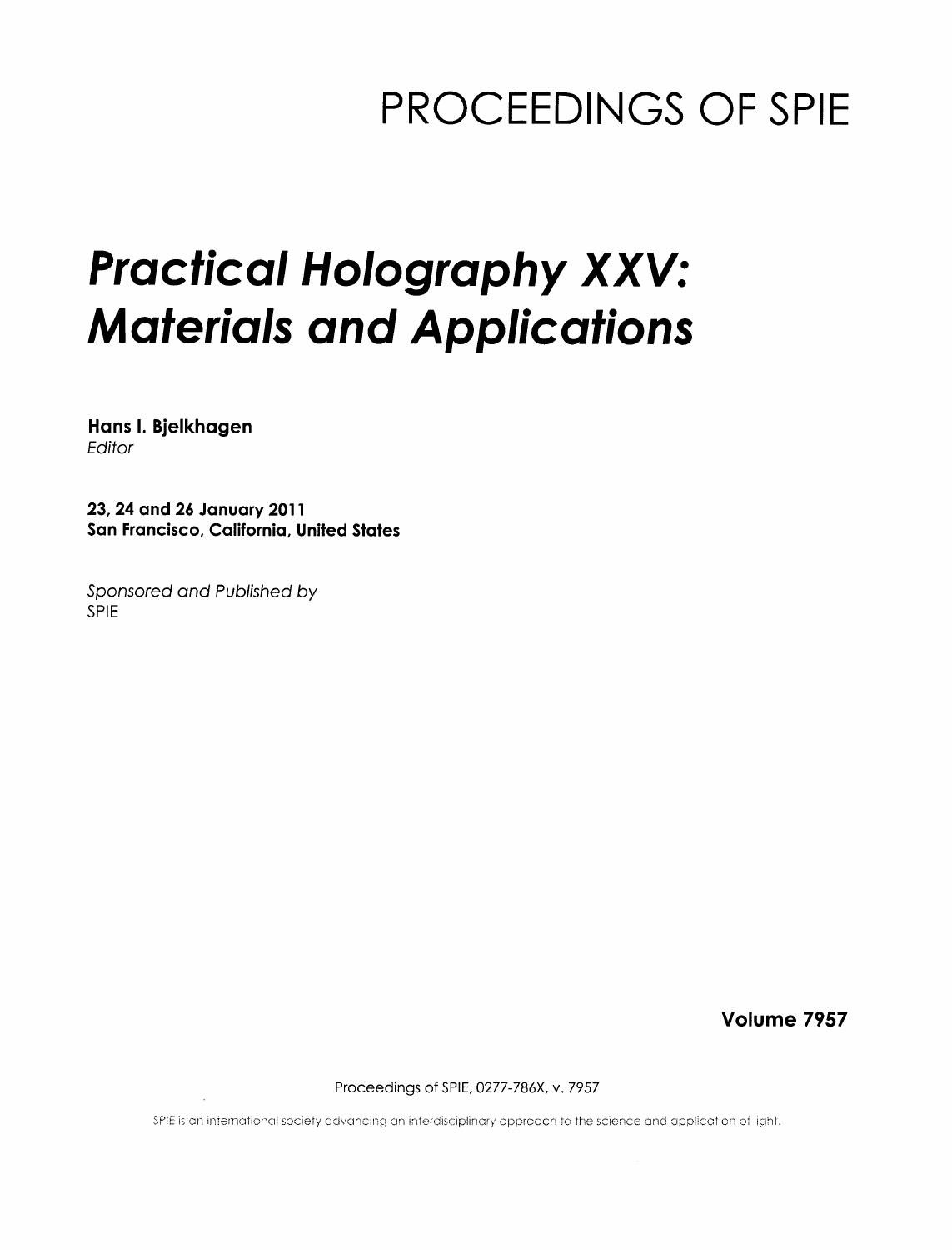### **Contents**

- ix Conference Committee
- xi Introduction

#### SESSION <sup>1</sup> DIGITAL, ELECTRONIC, AND COMPUTER GENERATED HOLOGRAPHY <sup>I</sup>

- 7957 02 Diffraction specific coherent panoramagrams of real scenes (Invited Paper) [7957-01] J. Barabas, S. Jolly, D. E. Smalley, V. M. Bove, Jr., MIT Media Lab. (United States)
- 7957 03 Holographic stereogram using camera array in dense arrangement [7957-02] K. Yamamoto, R. Oi, T. Senoh, Y. Ichihashi, T. Kurita, National Institute of Information and Communications Technology (Japan)
- 7957 04 Compression of digital hologram for 3D object using wavelet-bandelets transform [7957-03] L T. Bang, Q. D. Pham, Z. Ali, J.-H. Park, N. Kim, Chungbuk National Univ. (Korea, Republic of)
- 7957 05 Accelerating digital holographic de-convolution microscopy using CUDA's nested concurrency [7957-04] Z. Ali, M.-L. Piao, J.-H. Park, N. Kim, Chungbuk National Univ. (Korea, Republic of)

#### SESSION <sup>2</sup> DIGITAL, ELECTRONIC, AND COMPUTER GENERATED HOLOGRAPHY II

- <sup>7957</sup> <sup>06</sup> Calculation method for CGH considering smooth shading with polygon models [7957-05] K. Yamaguchi, T. Ichikawa, Y. Sakamoto, Hokkaido Univ. (Japan)
- <sup>7957</sup> <sup>07</sup> A method of calculating reflectance distributions for CGH with FDTD using the structure of actual surfaces [7957-06] T. Ichikawa, Y. Sakamoto, A. Subagyo, K. Sueoka, Hokkaido Univ. (Japan)
- 7957 08 Instantaneous measurement of surface shape with high accuracy by one-shot digital holography [7957-07] Y. Iwayama, K. Sato, Univ. of Hyogo (Japan)
- 7957 09 Wide viewing-zone-angle full-color electronic holography system using very high resolution liquid crystal display panels [7957-08] T. Senoh, T. Mishina, K. Yamamoto, R. Oi, T. Kurita, National Institute of Information and Communications Technology (Japan)
- 7957 OA DYI digital holography [7957-09] S. Zacharovas, A. Nikolskij, J. Kuchin, Geola Digital uab (Lithuania)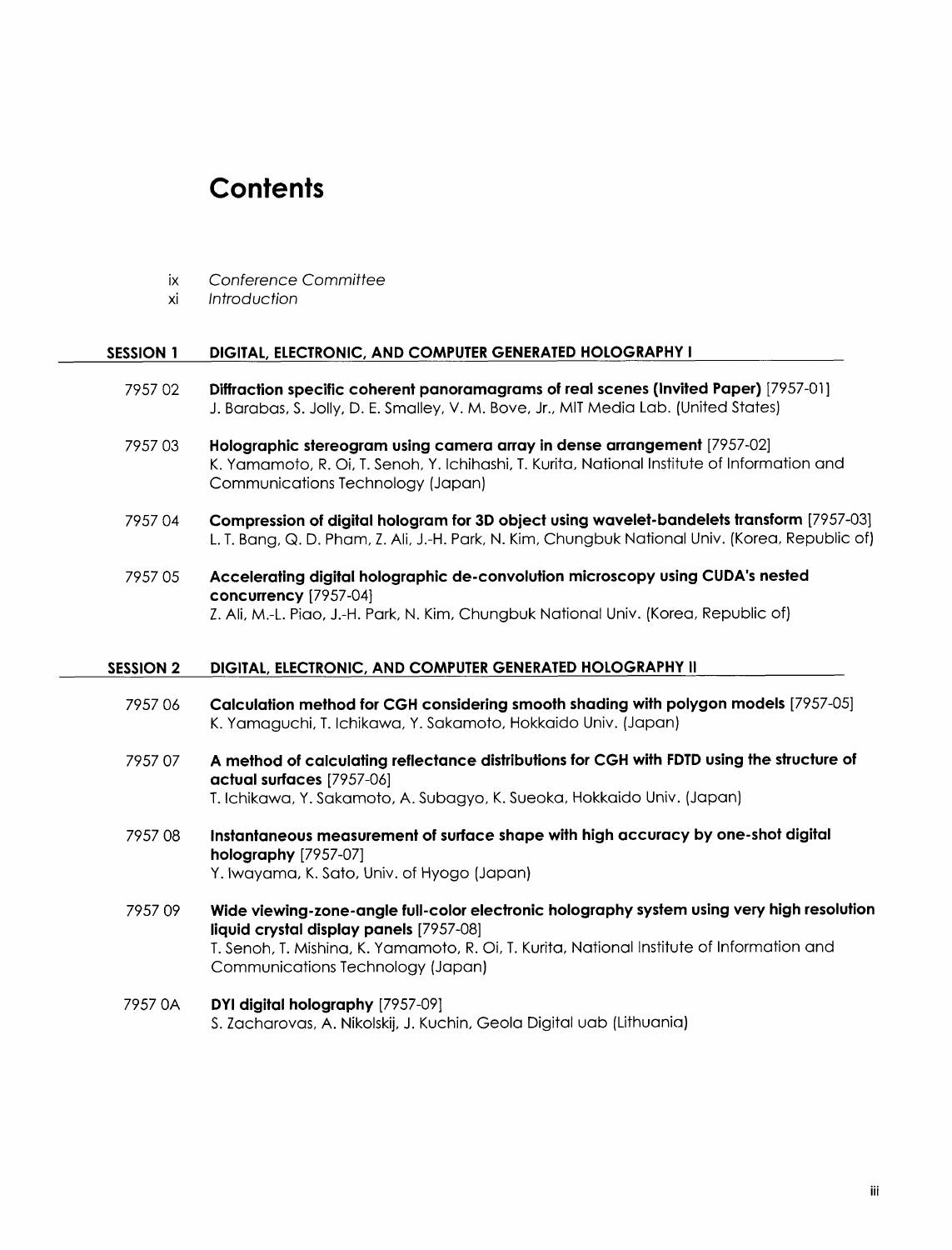#### SESSION <sup>3</sup> DISPLAY HOLOGRAPHY

- 7957 OB Color holography for museums: bringing the artifacts back to the people (Invited Paper) [7957-10] H. I. Bjelkhagen, Ctr. for Modern Optics (United Kingdom); A. Osanlou, Glyndŵr Univ. (United Kingdom) 7957 OC Artistic expression in the development of new technology for three dimensional imaging [7957-11] S. Oliveira, M. Richardson, De Montfort Univ. (United Kingdom); 1. Azevedo, Univ. School of Arts of Coimbra (United Kingdom) <sup>7957</sup> OD Changing thoughts: a series of digital art holograms [7957-12] 1. Azevedo, Univ. School of Arts of Coimbra (Portugal) and De Montfort Univ. (United
- Kingdom); M. Richardson, De Montfort Univ. (United Kingdom)
- 7957 OE 3D holographic portraits: presence and absence [7957-13] R. M. Oliveria, Univ. of Aveiro (Portugal); L. M. Bernardo, Univ. of Porto (Portugal)
- 7957 OF Speckle reduction in holography: a using time-multiplexing technique [7957-14] M. Yokouchi, T. Kurihara, Y. Takaki, Tokyo Univ. of Agriculture and Technology (Japan)
- <sup>7957</sup> OG Quantitative quality measure based on light wave distribution to access 3D display [7957-15] Y. Sakamoto, Hokkaido Univ. (Japan); F. Okuyama, Suzuka Univ. of Medical Science (Japan)

#### SESSION <sup>4</sup> RECORDING MATERIALS AND PROCESSING

- <sup>7957</sup> OH Holographic recording aspects of high-resolution Bayfol HX photopolymer (Invited Paper) [7957-16] H. Berneth, F.-K. Bruder, T. Fäcke, R. Hagen, D. Hönel, Bayer MaterialScience AG (Germany); D. Jurbergs, Bayer MaterialScience LLC (United States); T. Rolle, M.-S. Weiser, Bayer MaterialScience AG (Germany)
- <sup>7957</sup> <sup>01</sup> Optimizing diffraction efficiency for reflection holograms with HARMAN holographic emulsions while maintaining narrow band reconstruction [7957-17] S. L. Smith, De Montfort Univ. (United Kingdom); K. Harvey, HARMAN Technology, Ltd. (United Kingdom); M. Richardson, De Montfort Univ. (United Kingdom); J. Blyth, Cambridge Univ. (United Kingdom)
- 7957 OJ Optimizing diffraction efficiency for transmission holographic optical elements with HARMAN holographic materials [7957-18] S. L. Smith, De Montfort Univ. (United Kingdom); K. Harvey, HARMAN Technology, Ltd. (United Kingdom); M. Richardson, De Montfort Univ. (United Kingdom); J. Blyth, Univ. of Cambridge (United Kingdom)
- 7957 OK Photorefractive amplification at high frequencies [7957-20] R. M. Kurtz, W. Lu, J. Piranian, RAN Science & Technology, LLC. (United States); A. O. Okorogu, The Aerospace Corp. (United States)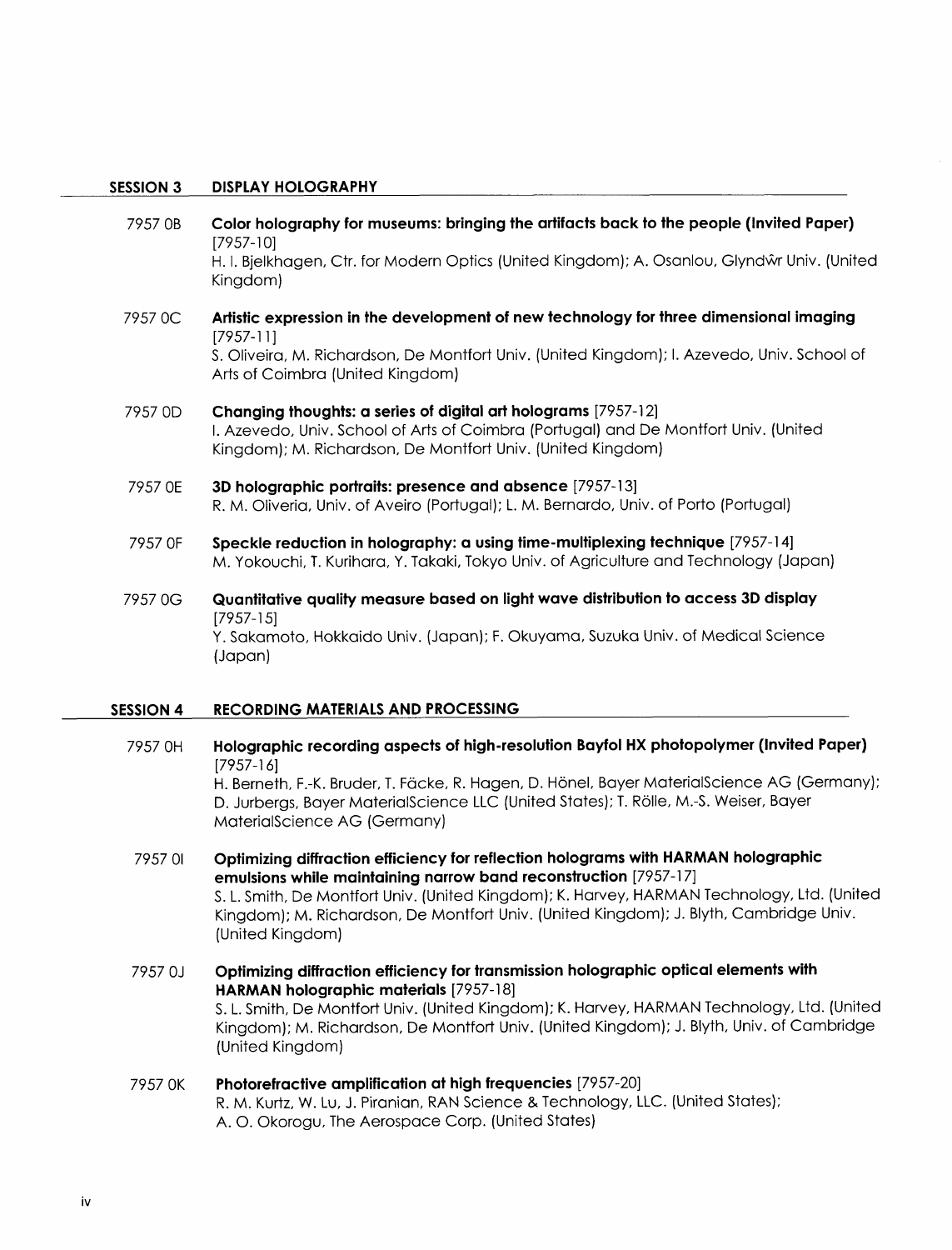#### SESSION <sup>5</sup> SCIENTIFIC HOLOGRAPHY, APPLICATIONS, AND EXPERIMENTAL TECHNIQUES <sup>I</sup>

- <sup>7957</sup> OL A review of selected technological applications of DCG holograms (Invited Paper) [7957-21] C. G. Stojanoff, Holotec GmbH (Germany)
- 7957 OM Nanophotonic hierarchical hologram: hierarchical information processing and nanometric data retrieval based on nanophotonics [7957-22] N. Tate, The Univ. of Tokyo (Japan); M. Naruse, The Univ. of Tokyo (Japan) and National Institute of Information and Communications Technology (Japan); T. Yatsui, T. Kawazoe, The Univ. of Tokyo (Japan); M. Hoga, Y. Ohyagi, T. Fukuyama, Y. Sekine, M. Kitamura, Dai Nippon Printing Co., Ltd. (Japan); M. Ohtsu, The Univ. of Tokyo (Japan)
- 7957 ON Phase shifting holographic interferometer for precise alignment measurements in packaging applications [7957-23] V. V. Nikulin, SUNY at Binghamton (United States); R. Khandekar, AECOM (Canada); V. Bedi, SUNY at Binghamton (United States);
- <sup>7957</sup> OO Polarization-holographic diffraction element-based real-time imaging Stokes spectropolarimetry [7957-28] G. Kakauridze, B. Kilosanidze, Institute of Cybernetics (Georgia)

#### SESSION <sup>6</sup> SCIENTIFIC HOLOGRAPHY, APPLICATIONS, AND EXPERIMENTAL TECHNIQUES II

- 7957 OQ Volume polarization holography for optical data storage [7957-26] D. Barada, Utsunomiya Univ. (Japan) and National Institute of Advanced Industrial Science and Technology (Japan); Y. Kawagoe, H. Sekiguchi, Utsunomiya Univ. (Japan); T. Fukuda, National Institute of Advanced Industrial Science and Technology (Japan); S. Kawata, T. Yatagai, Utsunomiya Univ. (Japan)
- <sup>7957</sup> OT Dynamic energy transfer in a polarization hologram at low intensity of working beams [7957-49] G. Kakauridze, B. Kilosanidze, Institute of Cybernetics (Georgia)

#### POSTER SESSION

- 7957 OU Light induced anisotropy and gyrotropy in the media on the basis of azo indicators [7957-29] V. Shaverdova, S. Petrova, A. Purtseladze, L. Tarasashvili, Institute of Cybernetics (Georgia); N. Obolashvili, Georgian Technical Univ. (Georgia)
- <sup>7957</sup> OV Behavior of MTF parameter from corn honey holographic material at 473nm and 530nm [7957-30] A. Olivares-Pérez, I. Fuentes-Tapia, R. Velázquez-Xique, Instituto Nacional de Astrofísica, Óptica y Electrónica (Mexico)

#### 7957 0W **Albumin holograms** [7957-31] M. J. Ordóñez-Padilla, A. Olivares-Pérez, R. Vega-Criollo, L. R. Berriel-Valdos, N. Y. Mejias-Brizuela, Instituto Nacional de Astroffsica, Optica y Electronica (Mexico)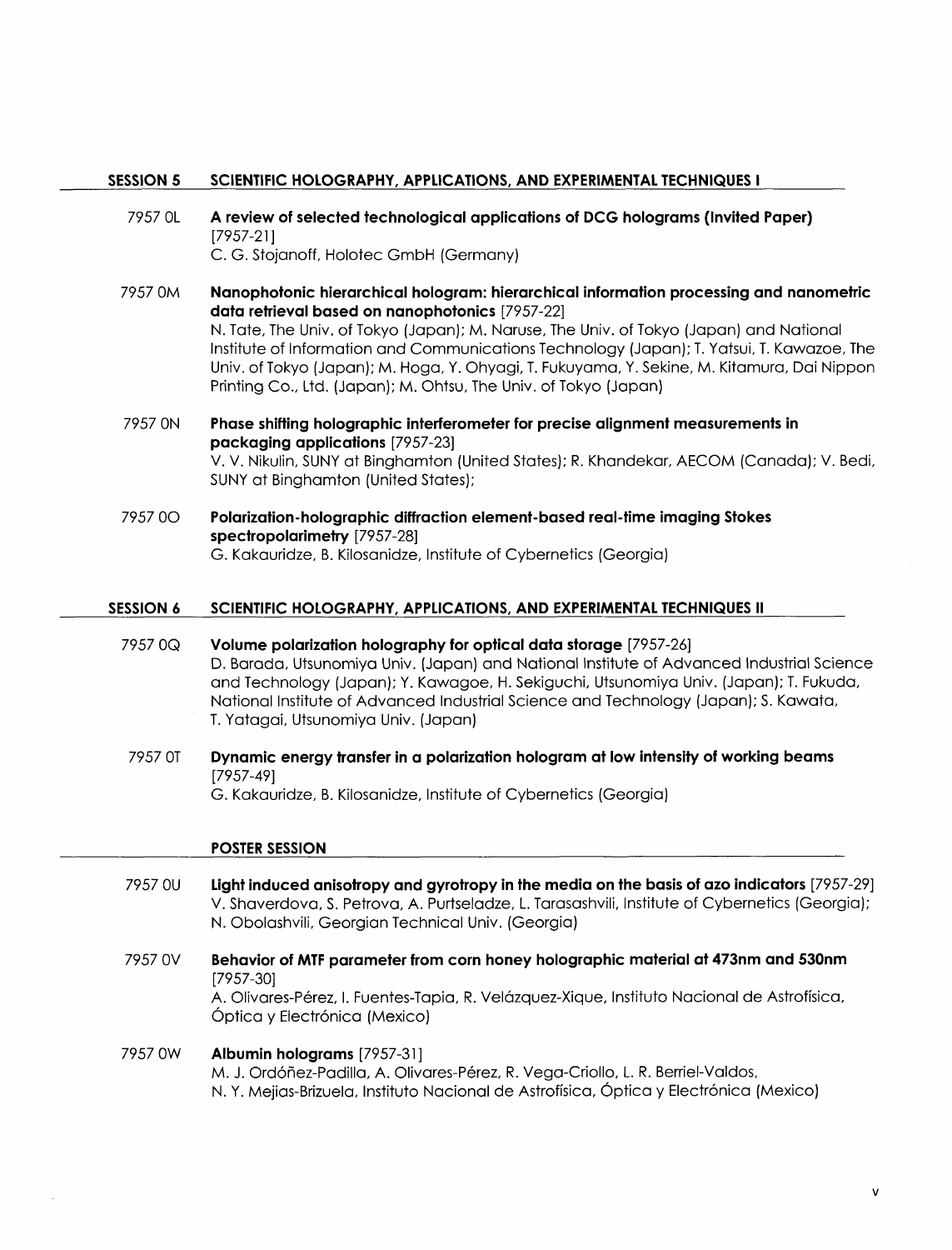- 7957 OX Compact reflection holographic recording system with high angle multiplexing [7957-32] M. Kanayasu, T. Yamada S. Takekawa, K. Akieda, A. Goto, M. Yamamoto, Tokyo Univ. of Science (Japan)
- <sup>7957</sup> OY Correction method of wavefront aberration on signal quality in holographic memory [7957-33] E. Kimura, A. Nakajima, K. Akieda, T. Ohori, K. Katakura, Y. Kondo, M. Yamamoto, Tokyo Univ. of Science (Japan)
- 7957 OZ The electromagnetic wave diffraction from a pyramidal horn antenna in the microwave band [7957-34] M. Ohki, K. Sato, Shonan Institute of Technology (Japan); S. Kozaki, Gunma Univ. (Japan)
- 7957 10 Optimization of half-tone technology for diffractive microlens fabrication [7957-35] V. P. Korolkov, R. K. Nasyrov, A. R. Sametov, S. A. Suhih, Institute of Automation and Electrometry (Russian Federation)
- 7957 <sup>11</sup> Improvement of camera arrangement in computer-generated holograms synthesized from multi-view images [7957-36] N. Hayashi, Y. Sakamoto, Y. Honda, Hokkaido Univ. (Japan)
- 7957 <sup>12</sup> Fast calculation method for CGHs by using spherical pre-calculated object light [7957-37] K. Hosoyachi, Y. Sakamoto, Hokkaido Univ. (Japan)
- 7957 <sup>13</sup> Consideration of improvement of electro-holographic stereogram [7957-38] K. Sato, M. Tozuka, M. Ohki, Shonan Institute of Technology (Japan); K. Takano, Tokyo Metropolitan College of Industrial Technology (Japan)
- 7957 <sup>14</sup> Photoanisotropy in polarization-sensitive medium developed on the basis of polar water-soluble components [7957-39] I. Chaganava, Georgian Technical Univ. (Georgia); G. Kakauridze, B. Kilosanidze, Institute of Cybernetics (Georgia)
- 7957 15 Holograms with fluorescent benzyl [7957-40] A. Olivares-Pérez, Instituto Nacional de Astrofísica, Óptica y Electrónica (Mexico); S. Toxqui-Lopez, Univ. Autonoma de Puebla (Mexico); I. Fuentes-Tapia, V. Dorantes-Garcia, Instituto Nacional de Astrofísica, Óptica y Electrónica (Mexico)
- 7957 <sup>19</sup> Computer-generated "alcove" hologram to display floating image with wide viewing angle [7957-44]

T. Yamaguchi, H. Ozawa, H. Yoshikawa, Nihon Univ. (Japan)

- 7957 1A New techniques for wave-field rendering of polygon-based high-definition CGHs [7957-45] H. Nishi, K. Higashi, Y. Arima, K. Matsushima, S. Nakahara, Kansai Univ. (Japan)
- 7957 1B Memory size reduction of the novel look-up-table method using symmetry of Fresnel zone plate [7957-46]

D. Kwon, S.-C. Kim, E.-S. Kim, Kwangwoon Univ. (Korea, Republic of)